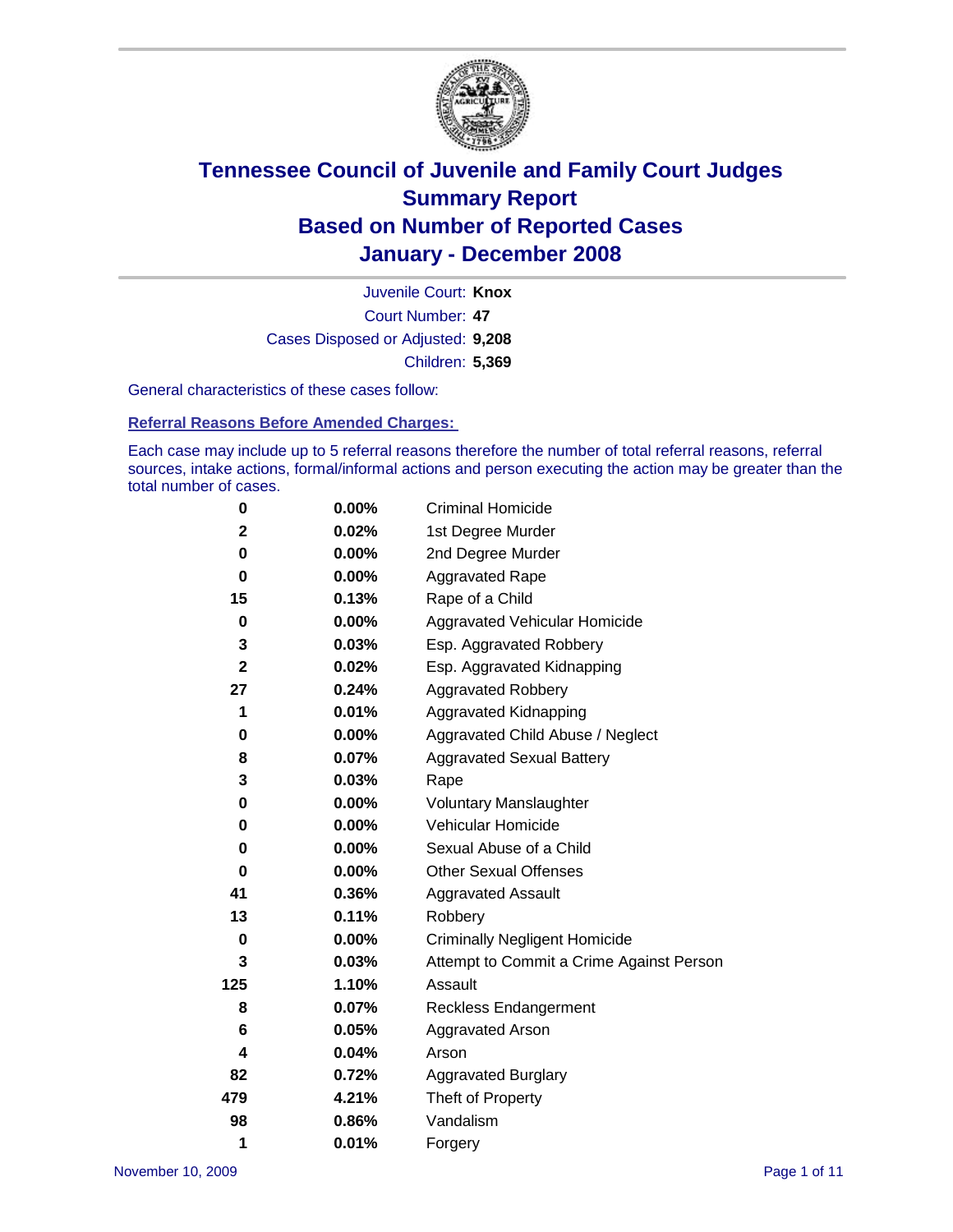

Court Number: **47** Juvenile Court: **Knox** Cases Disposed or Adjusted: **9,208** Children: **5,369**

#### **Referral Reasons Before Amended Charges:**

Each case may include up to 5 referral reasons therefore the number of total referral reasons, referral sources, intake actions, formal/informal actions and person executing the action may be greater than the total number of cases.

| 0            | 0.00%    | <b>Worthless Checks</b>                                     |
|--------------|----------|-------------------------------------------------------------|
| $\mathbf{2}$ | 0.02%    | Illegal Possession / Fraudulent Use of Credit / Debit Cards |
| 56           | 0.49%    | <b>Burglary</b>                                             |
| 7            | 0.06%    | Unauthorized Use of a Vehicle                               |
| 0            | 0.00%    | <b>Cruelty to Animals</b>                                   |
| 42           | 0.37%    | Sale of Controlled Substances                               |
| 61           | 0.54%    | <b>Other Drug Offenses</b>                                  |
| 198          | 1.74%    | <b>Possession of Controlled Substances</b>                  |
| $\mathbf{2}$ | 0.02%    | <b>Criminal Attempt</b>                                     |
| 22           | 0.19%    | Carrying Weapons on School Property                         |
| 60           | 0.53%    | Unlawful Carrying / Possession of a Weapon                  |
| 52           | 0.46%    | <b>Evading Arrest</b>                                       |
| 0            | 0.00%    | Escape                                                      |
| 14           | 0.12%    | Driving Under Influence (DUI)                               |
| 151          | 1.33%    | Possession / Consumption of Alcohol                         |
| 47           | 0.41%    | Resisting Stop, Frisk, Halt, Arrest or Search               |
| 1            | 0.01%    | <b>Aggravated Criminal Trespass</b>                         |
| 6            | 0.05%    | Harassment                                                  |
| 0            | $0.00\%$ | Failure to Appear                                           |
| 14           | 0.12%    | Filing a False Police Report                                |
| 55           | 0.48%    | Criminal Impersonation                                      |
| 154          | 1.35%    | <b>Disorderly Conduct</b>                                   |
| 75           | 0.66%    | <b>Criminal Trespass</b>                                    |
| 97           | 0.85%    | <b>Public Intoxication</b>                                  |
| 1            | 0.01%    | Gambling                                                    |
| 2,758        | 24.24%   | Traffic                                                     |
| 23           | 0.20%    | Local Ordinances                                            |
| 0            | 0.00%    | Violation of Wildlife Regulations                           |
| 92           | 0.81%    | Contempt of Court                                           |
| 439          | 3.86%    | Violation of Probation                                      |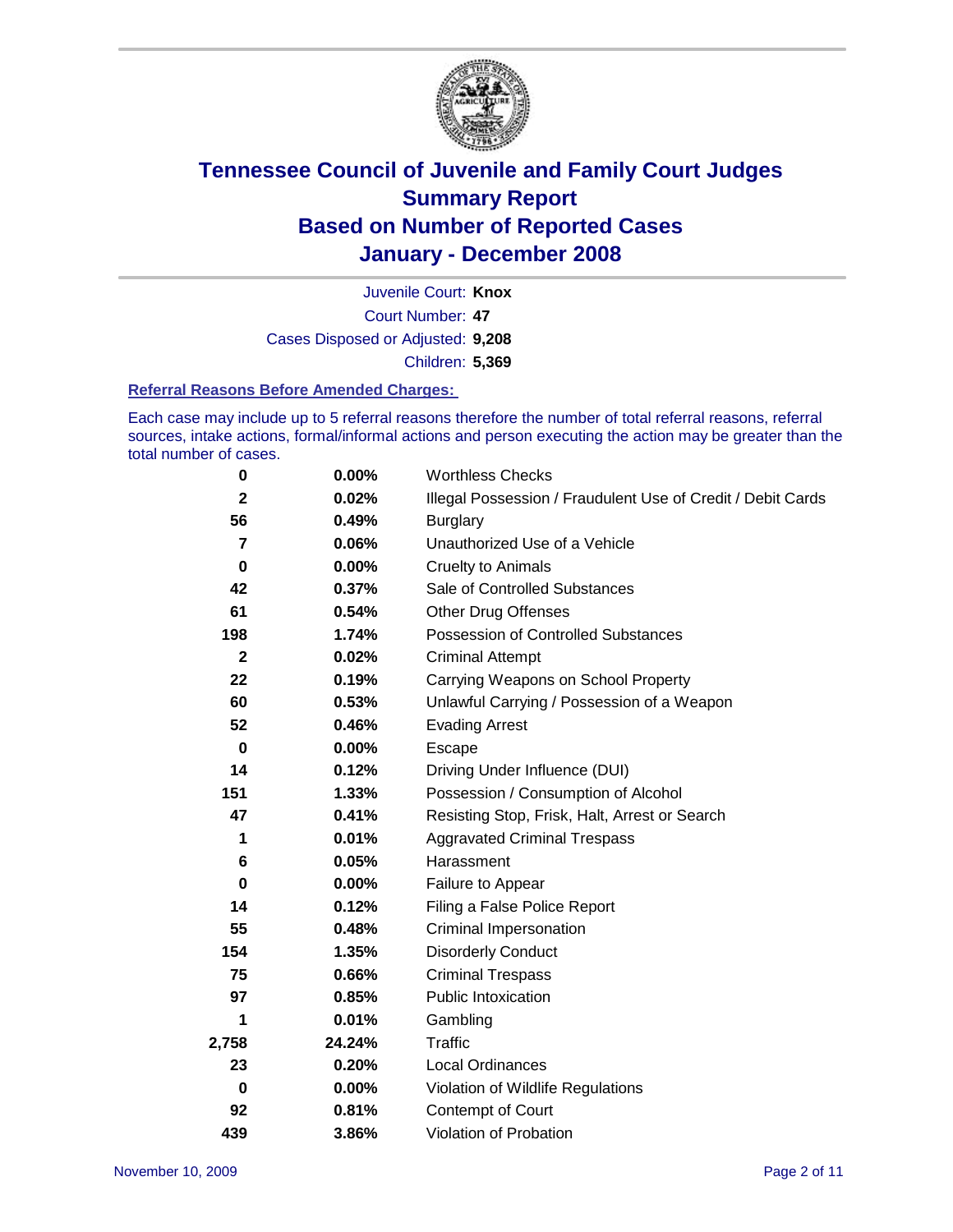

Court Number: **47** Juvenile Court: **Knox** Cases Disposed or Adjusted: **9,208** Children: **5,369**

#### **Referral Reasons Before Amended Charges:**

Each case may include up to 5 referral reasons therefore the number of total referral reasons, referral sources, intake actions, formal/informal actions and person executing the action may be greater than the total number of cases.

| 35       | 0.31%    | Violation of Aftercare                 |
|----------|----------|----------------------------------------|
| 11       | 0.10%    | <b>Unruly Behavior</b>                 |
| 271      | 2.38%    | Truancy                                |
| 341      | 3.00%    | In-State Runaway                       |
| $\bf{0}$ | $0.00\%$ | Out-of-State Runaway                   |
| 247      | 2.17%    | Possession of Tobacco Products         |
| 64       | 0.56%    | Violation of a Valid Court Order       |
| 183      | 1.61%    | <b>Violation of Curfew</b>             |
| 0        | 0.00%    | <b>Sexually Abused Child</b>           |
| 0        | $0.00\%$ | <b>Physically Abused Child</b>         |
| 254      | 2.23%    | Dependency / Neglect                   |
| 182      | 1.60%    | <b>Termination of Parental Rights</b>  |
| 0        | $0.00\%$ | <b>Violation of Pretrial Diversion</b> |
| 0        | $0.00\%$ | Violation of Informal Adjustment       |
| 308      | 2.71%    | <b>Judicial Review</b>                 |
| 526      | 4.62%    | <b>Administrative Review</b>           |
| 552      | 4.85%    | <b>Foster Care Review</b>              |
| 1,312    | 11.53%   | Custody                                |
| 172      | 1.51%    | Visitation                             |
| 0        | 0.00%    | Paternity / Legitimation               |
| 1        | 0.01%    | <b>Child Support</b>                   |
| 0        | $0.00\%$ | <b>Request for Medical Treatment</b>   |
| 0        | 0.00%    | <b>Consent to Marry</b>                |
| 1,569    | 13.79%   | Other                                  |
| 11,378   | 100.00%  | <b>Total Referrals</b>                 |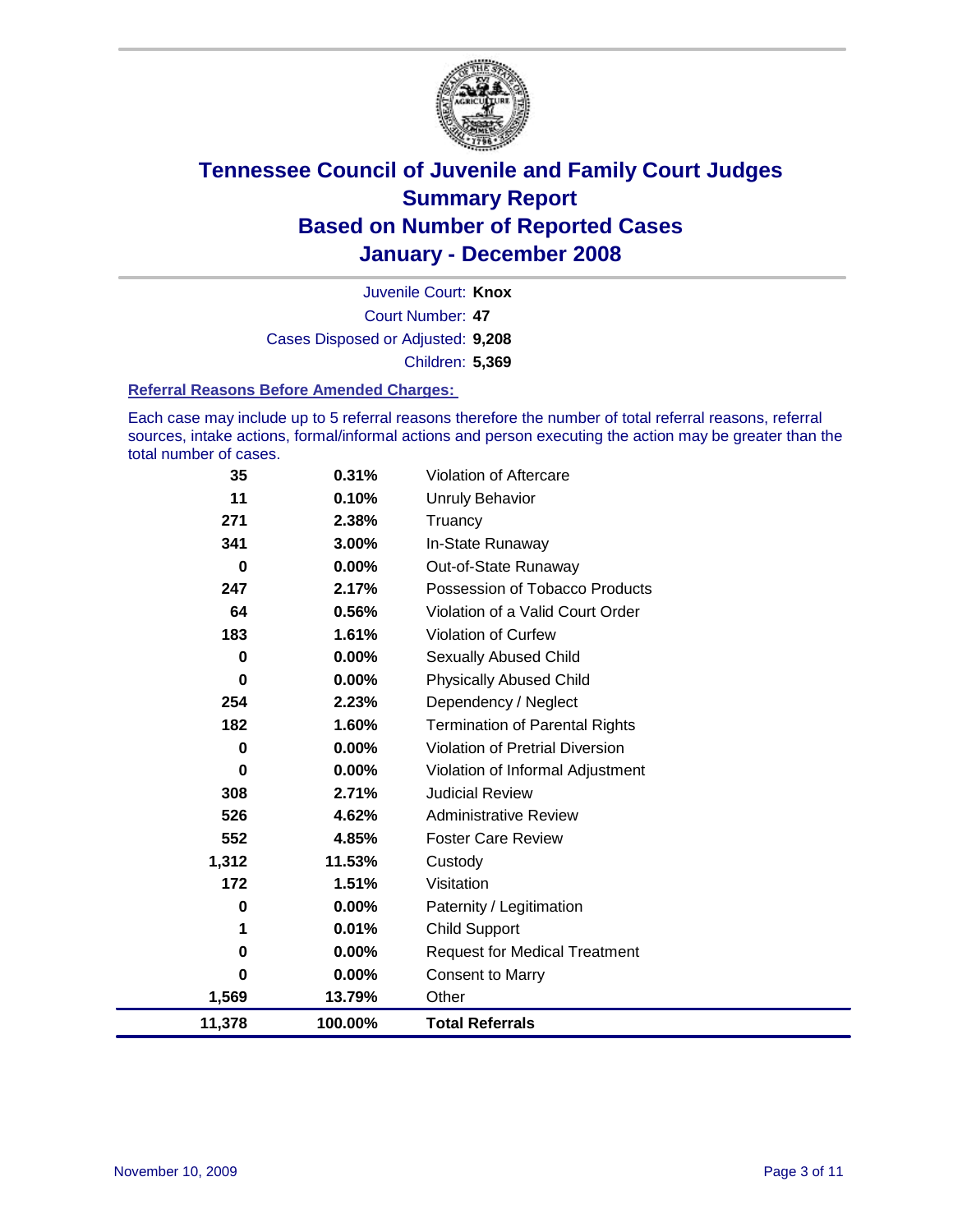

| 11,378                     | 100.00%                           | <b>Total Referral Sources</b>     |  |
|----------------------------|-----------------------------------|-----------------------------------|--|
| 1,092                      | 9.60%                             | Other                             |  |
| 0                          | 0.00%                             | Unknown                           |  |
| 0                          | 0.00%                             | Hospital                          |  |
| 0                          | $0.00\%$                          | Child & Parent                    |  |
| 147                        | 1.29%                             | Victim                            |  |
| 79                         | 0.69%                             | <b>Other Court</b>                |  |
| 30                         | 0.26%                             | Social Agency                     |  |
| 431                        | 3.79%                             | <b>Court Staff</b>                |  |
| 18                         | 0.16%                             | <b>District Attorney's Office</b> |  |
| 7                          | 0.06%                             | <b>Other State Department</b>     |  |
| 2,231                      | 19.61%                            | <b>DCS</b>                        |  |
| 6                          | 0.05%                             | <b>CSA</b>                        |  |
| 288                        | 2.53%                             | School                            |  |
| 59                         | 0.52%                             | Self                              |  |
| 831                        | 7.30%                             | <b>Relatives</b>                  |  |
| 939                        | 8.25%                             | Parents                           |  |
| 5,220                      | 45.88%                            | Law Enforcement                   |  |
| <b>Referral Sources: 1</b> |                                   |                                   |  |
|                            |                                   | Children: 5,369                   |  |
|                            | Cases Disposed or Adjusted: 9,208 |                                   |  |
|                            |                                   | <b>Court Number: 47</b>           |  |
|                            |                                   | Juvenile Court: Knox              |  |

### **Age of Child at Referral: 2**

| 5,369 | 100.00% | <b>Total Child Count</b> |  |
|-------|---------|--------------------------|--|
| 0     | 0.00%   | <b>Unknown</b>           |  |
| 4     | 0.07%   | Ages 19 and Over         |  |
| 1,423 | 26.50%  | Ages 17 through 18       |  |
| 1,544 | 28.76%  | Ages 15 through 16       |  |
| 604   | 11.25%  | Ages 13 through 14       |  |
| 268   | 4.99%   | Ages 11 through 12       |  |
| 1,526 | 28.42%  | Ages 10 and Under        |  |
|       |         |                          |  |

<sup>1</sup> If different than number of Referral Reasons (11378), verify accuracy of your court's data.

<sup>2</sup> One child could be counted in multiple categories, verify accuracy of your court's data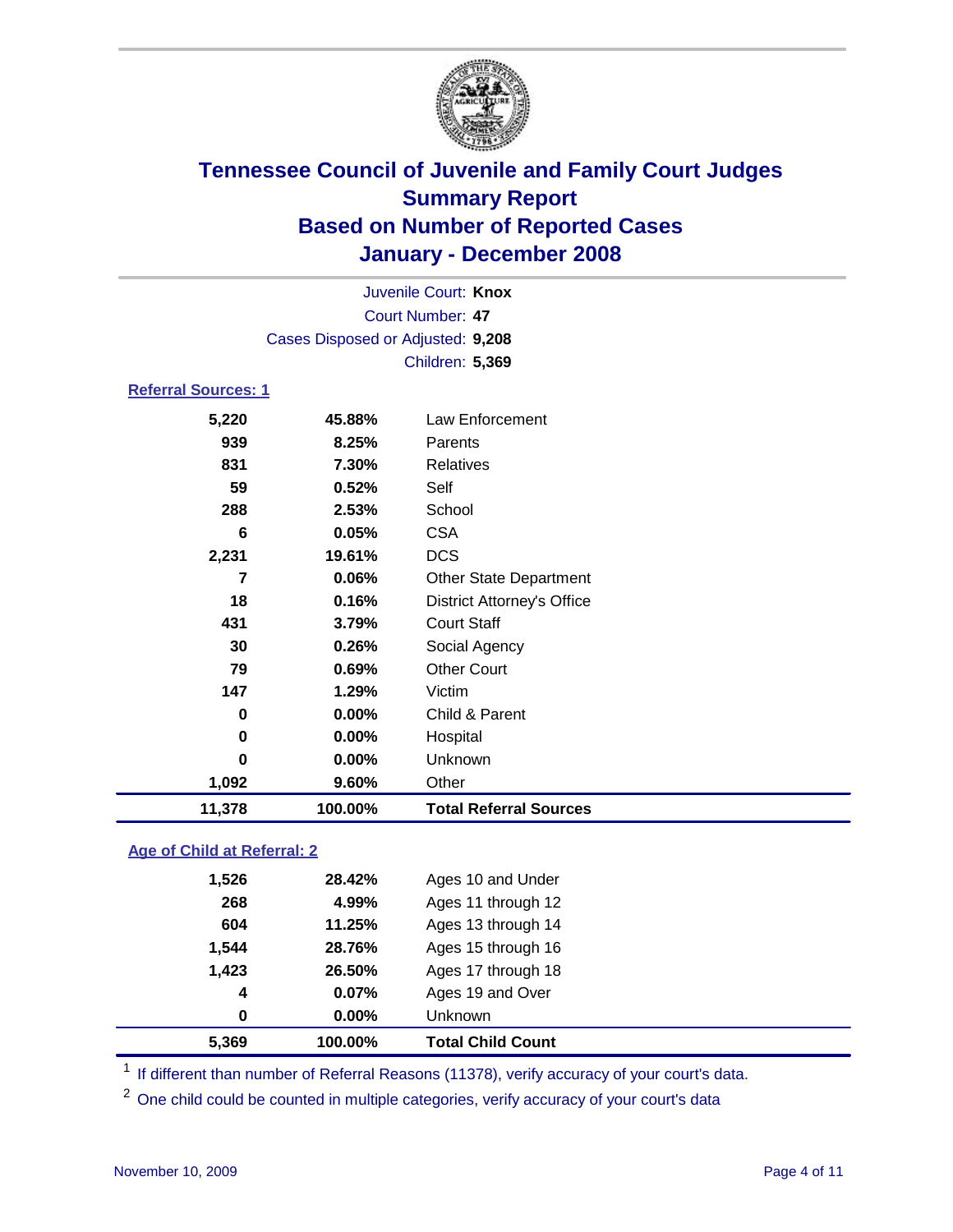

|                           | Juvenile Court: Knox                    |                          |  |  |
|---------------------------|-----------------------------------------|--------------------------|--|--|
|                           | Court Number: 47                        |                          |  |  |
|                           | Cases Disposed or Adjusted: 9,208       |                          |  |  |
|                           |                                         | Children: 5,369          |  |  |
| Sex of Child: 1           |                                         |                          |  |  |
| 2,903                     | 54.07%                                  | Male                     |  |  |
| 2,236                     | 41.65%                                  | Female                   |  |  |
| 230                       | 4.28%                                   | Unknown                  |  |  |
| 5,369                     | 100.00%                                 | <b>Total Child Count</b> |  |  |
| Race of Child: 1          |                                         |                          |  |  |
| 3,274                     | 60.98%                                  | White                    |  |  |
| 1,053                     | 19.61%                                  | African American         |  |  |
| 1                         | 0.02%                                   | Native American          |  |  |
| 9                         | 0.17%                                   | Asian                    |  |  |
| 97                        | 1.81%                                   | Mixed                    |  |  |
| 935                       | 17.41%                                  | Unknown                  |  |  |
| 5,369                     | 100.00%                                 | <b>Total Child Count</b> |  |  |
| <b>Hispanic Origin: 1</b> |                                         |                          |  |  |
| 38                        | 0.71%                                   | Yes                      |  |  |
| 1,153                     | 21.48%                                  | <b>No</b>                |  |  |
| 4,178                     | 77.82%                                  | Unknown                  |  |  |
| 5,369                     | 100.00%                                 | <b>Total Child Count</b> |  |  |
|                           | <b>School Enrollment of Children: 1</b> |                          |  |  |
| 1,216                     | 22.65%                                  | Yes                      |  |  |
| 94                        | 1.75%                                   | <b>No</b>                |  |  |
| 4,059                     | 75.60%                                  | Unknown                  |  |  |
| 5,369                     | 100.00%                                 | <b>Total Child Count</b> |  |  |

<sup>1</sup> One child could be counted in multiple categories, verify accuracy of your court's data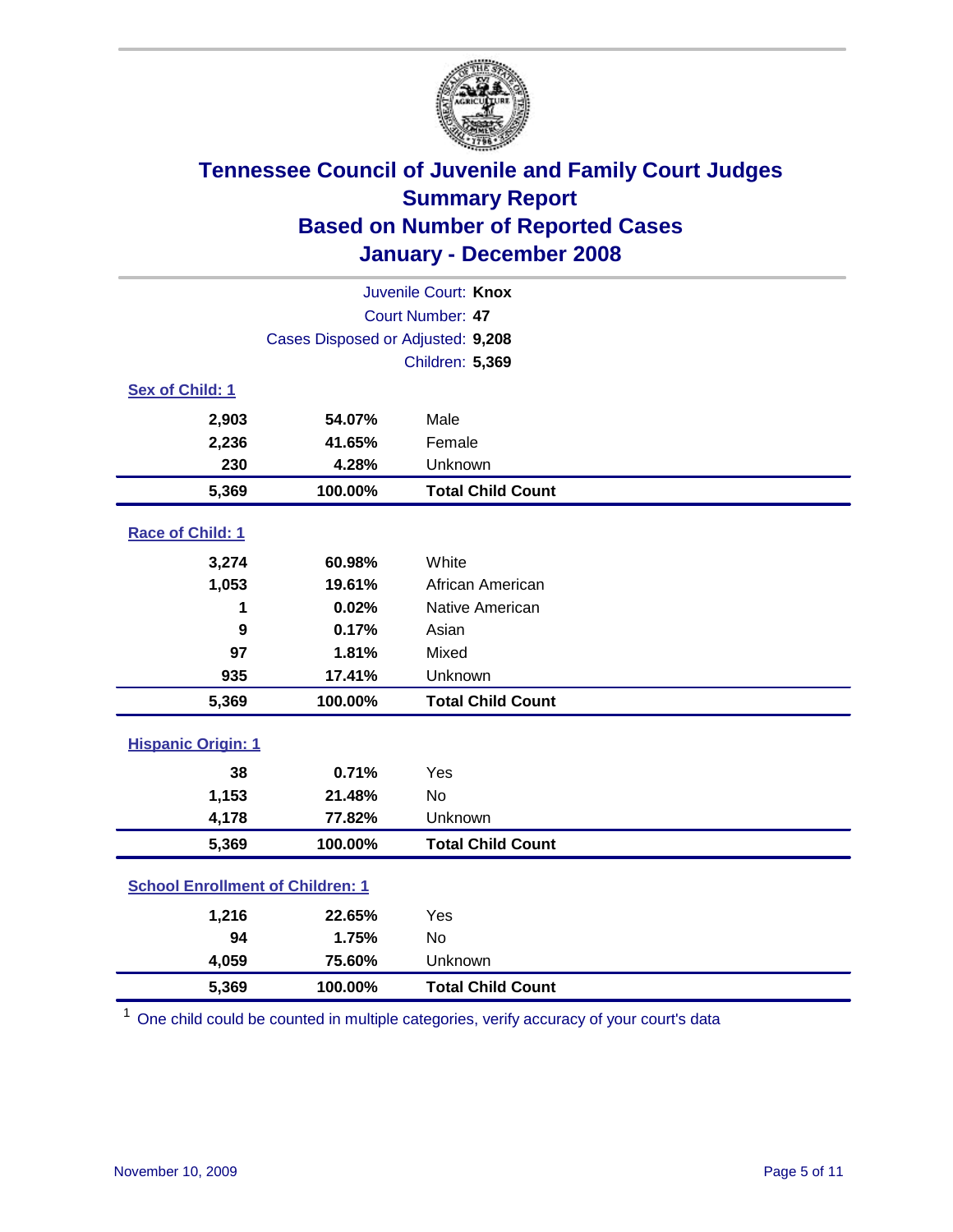

Court Number: **47** Juvenile Court: **Knox** Cases Disposed or Adjusted: **9,208** Children: **5,369**

### **Living Arrangement of Child at Time of Referral: 1**

| 5,369 | 100.00%  | <b>Total Child Count</b>     |  |
|-------|----------|------------------------------|--|
| 17    | 0.32%    | Other                        |  |
| 3,990 | 74.32%   | Unknown                      |  |
| 4     | $0.07\%$ | Independent                  |  |
| 0     | $0.00\%$ | In an Institution            |  |
| 13    | 0.24%    | In a Residential Center      |  |
| 12    | 0.22%    | In a Group Home              |  |
| 92    | 1.71%    | With Foster Family           |  |
| 19    | 0.35%    | With Adoptive Parents        |  |
| 209   | 3.89%    | <b>With Relatives</b>        |  |
| 99    | 1.84%    | <b>With Father</b>           |  |
| 626   | 11.66%   | With Mother                  |  |
| 76    | 1.42%    | With Mother and Stepfather   |  |
| 31    | 0.58%    | With Father and Stepmother   |  |
| 181   | $3.37\%$ | With Both Biological Parents |  |
|       |          |                              |  |

#### **Type of Detention: 2**

| 9.208 | 100.00%  | <b>Total Detention Count</b> |  |
|-------|----------|------------------------------|--|
| 0     | $0.00\%$ | Other                        |  |
| 7,402 | 80.39%   | Does Not Apply               |  |
| 0     | $0.00\%$ | <b>Unknown</b>               |  |
| 0     | $0.00\%$ | <b>Psychiatric Hospital</b>  |  |
| 0     | $0.00\%$ | Jail - No Separation         |  |
| 0     | $0.00\%$ | Jail - Partial Separation    |  |
| 0     | 0.00%    | Jail - Complete Separation   |  |
| 1,806 | 19.61%   | Juvenile Detention Facility  |  |
| 0     | $0.00\%$ | Non-Secure Placement         |  |
|       |          |                              |  |

<sup>1</sup> One child could be counted in multiple categories, verify accuracy of your court's data

<sup>2</sup> If different than number of Cases (9208) verify accuracy of your court's data.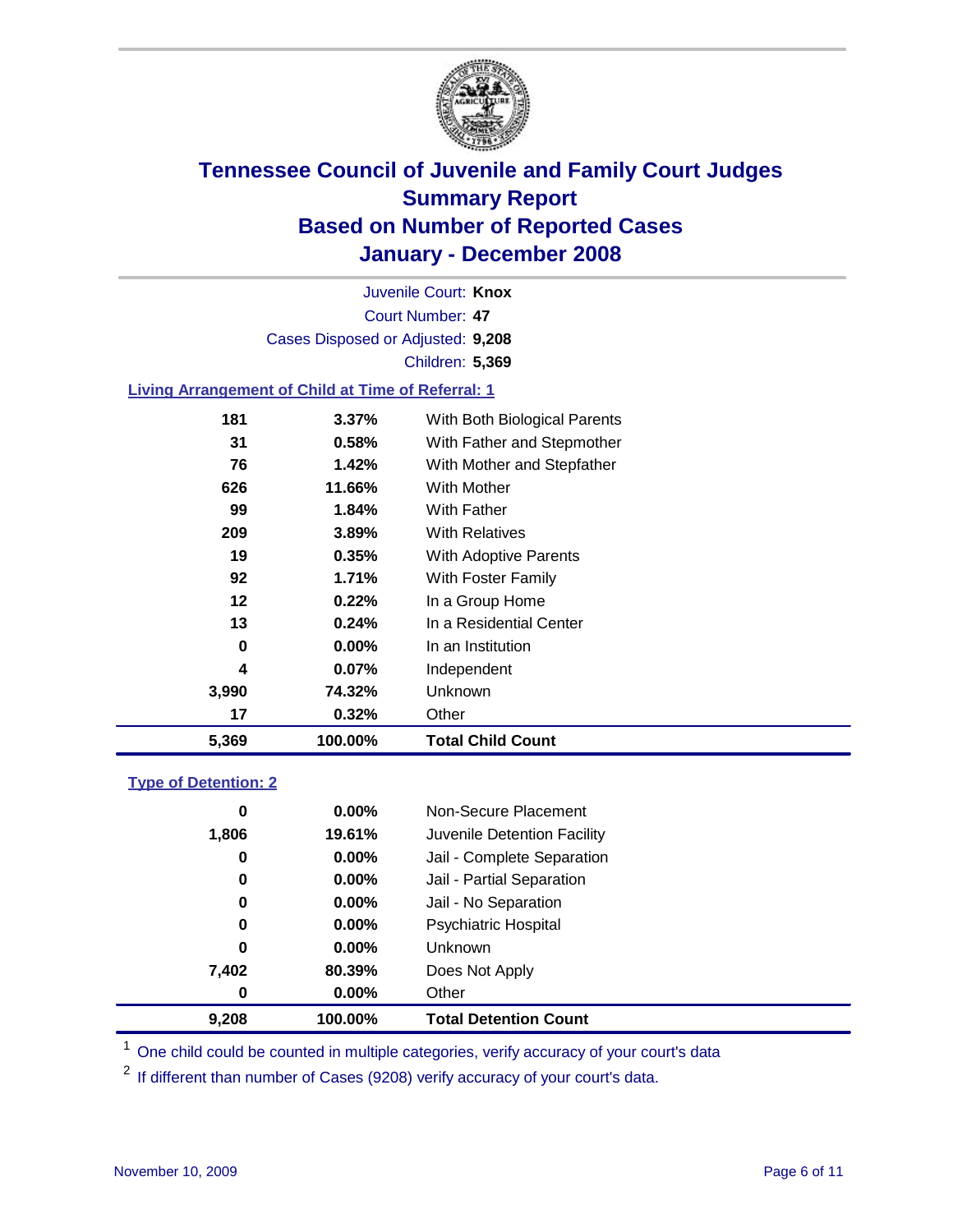

|                                                    | Juvenile Court: Knox              |                                      |  |  |  |
|----------------------------------------------------|-----------------------------------|--------------------------------------|--|--|--|
|                                                    | Court Number: 47                  |                                      |  |  |  |
|                                                    | Cases Disposed or Adjusted: 9,208 |                                      |  |  |  |
|                                                    |                                   | Children: 5,369                      |  |  |  |
| <b>Placement After Secure Detention Hearing: 1</b> |                                   |                                      |  |  |  |
| 1,502                                              | 16.31%                            | Returned to Prior Living Arrangement |  |  |  |
| 47                                                 | 0.51%                             | Juvenile Detention Facility          |  |  |  |
| $6\phantom{1}6$                                    | 0.07%                             | Jail                                 |  |  |  |
| 133                                                | 1.44%                             | Shelter / Group Home                 |  |  |  |
| 1                                                  | 0.01%                             | <b>Foster Family Home</b>            |  |  |  |
| 6                                                  | 0.07%                             | Psychiatric Hospital                 |  |  |  |
| 70                                                 | 0.76%                             | Unknown                              |  |  |  |
| 7,438                                              | 80.78%                            | Does Not Apply                       |  |  |  |
| 5                                                  | 0.05%                             | Other                                |  |  |  |
| 9,208                                              | 100.00%                           | <b>Total Placement Count</b>         |  |  |  |
| <b>Intake Actions: 2</b>                           |                                   |                                      |  |  |  |
|                                                    |                                   |                                      |  |  |  |
| 6,309                                              | 55.45%                            | <b>Petition Filed</b>                |  |  |  |
| 1,075                                              | 9.45%                             | <b>Motion Filed</b>                  |  |  |  |
| 2,607                                              | 22.91%                            | <b>Citation Processed</b>            |  |  |  |
| 0                                                  |                                   |                                      |  |  |  |
|                                                    | 0.00%                             | Notification of Paternity Processed  |  |  |  |
| 308                                                | 2.71%                             | Scheduling of Judicial Review        |  |  |  |
| 526                                                | 4.62%                             | Scheduling of Administrative Review  |  |  |  |
| 552                                                | 4.85%                             | Scheduling of Foster Care Review     |  |  |  |
| 0                                                  | 0.00%                             | Unknown                              |  |  |  |
| 1                                                  | 0.01%                             | Does Not Apply                       |  |  |  |
| $\bf{0}$                                           | 0.00%                             | Other                                |  |  |  |

<sup>1</sup> If different than number of Cases (9208) verify accuracy of your court's data.

<sup>2</sup> If different than number of Referral Reasons (11378), verify accuracy of your court's data.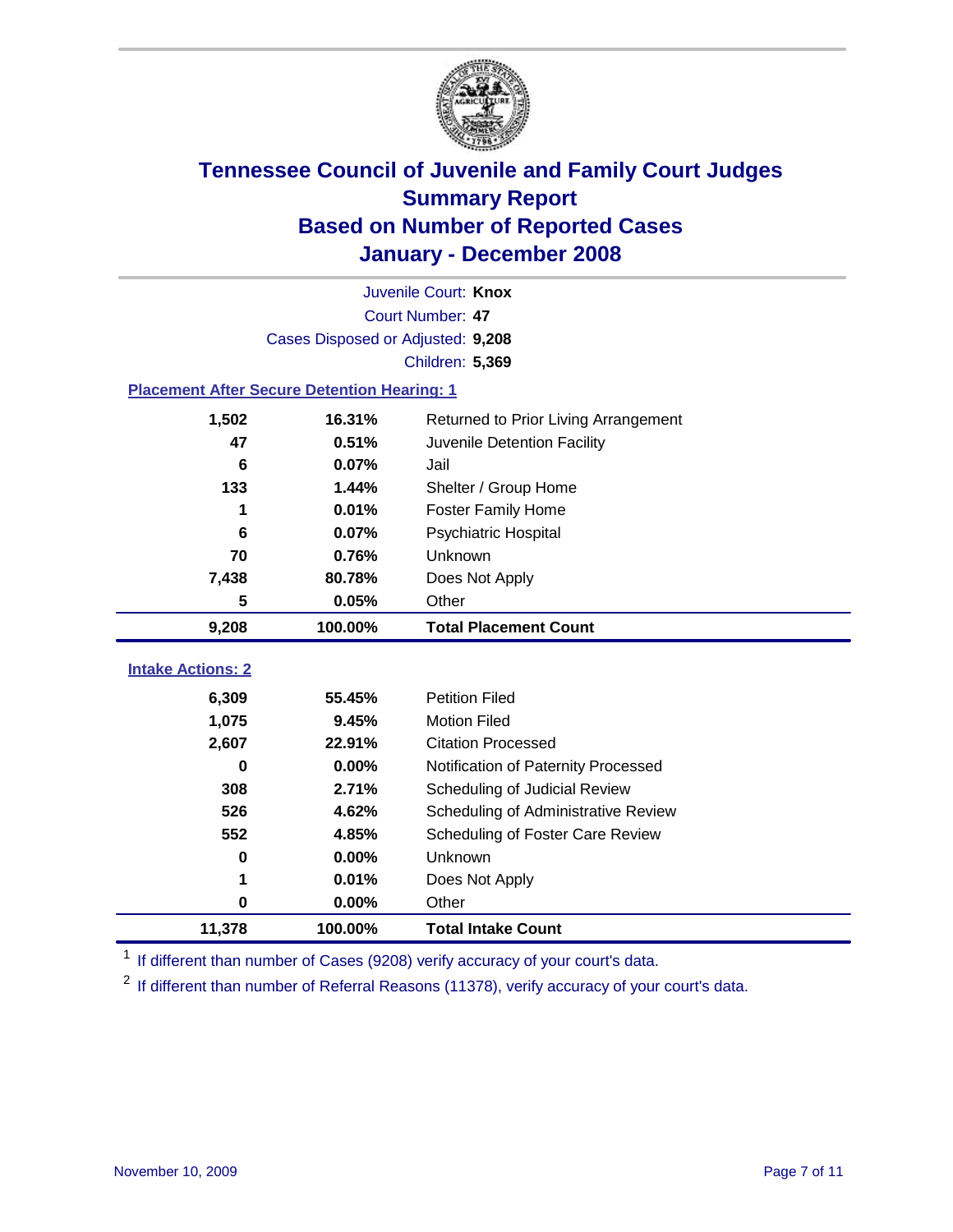

Court Number: **47** Juvenile Court: **Knox** Cases Disposed or Adjusted: **9,208** Children: **5,369**

#### **Last Grade Completed by Child: 1**

| 5,369       | 100.00% | <b>Total Child Count</b> |
|-------------|---------|--------------------------|
| 0           | 0.00%   | Other                    |
| 4,577       | 85.25%  | Unknown                  |
| 0           | 0.00%   | Never Attended School    |
| 3           | 0.06%   | Graduated                |
| 6           | 0.11%   | <b>GED</b>               |
| 1           | 0.02%   | Non-Graded Special Ed    |
| 15          | 0.28%   | 12th Grade               |
| 60          | 1.12%   | 11th Grade               |
| 107         | 1.99%   | 10th Grade               |
| 155         | 2.89%   | 9th Grade                |
| 157         | 2.92%   | 8th Grade                |
| 103         | 1.92%   | 7th Grade                |
| 76          | 1.42%   | 6th Grade                |
| 35          | 0.65%   | 5th Grade                |
| 11          | 0.20%   | 4th Grade                |
| 1           | 0.02%   | 3rd Grade                |
| 1           | 0.02%   | 2nd Grade                |
| $\mathbf 2$ | 0.04%   | 1st Grade                |
| 0           | 0.00%   | Kindergarten             |
| 3           | 0.06%   | Preschool                |
| 56          | 1.04%   | Too Young for School     |

### **Enrolled in Special Education: 1**

| 5,369 | 100.00% | <b>Total Child Count</b> |  |
|-------|---------|--------------------------|--|
| 4,450 | 82.88%  | Unknown                  |  |
| 795   | 14.81%  | No                       |  |
| 124   | 2.31%   | Yes                      |  |
|       |         |                          |  |

<sup>1</sup> One child could be counted in multiple categories, verify accuracy of your court's data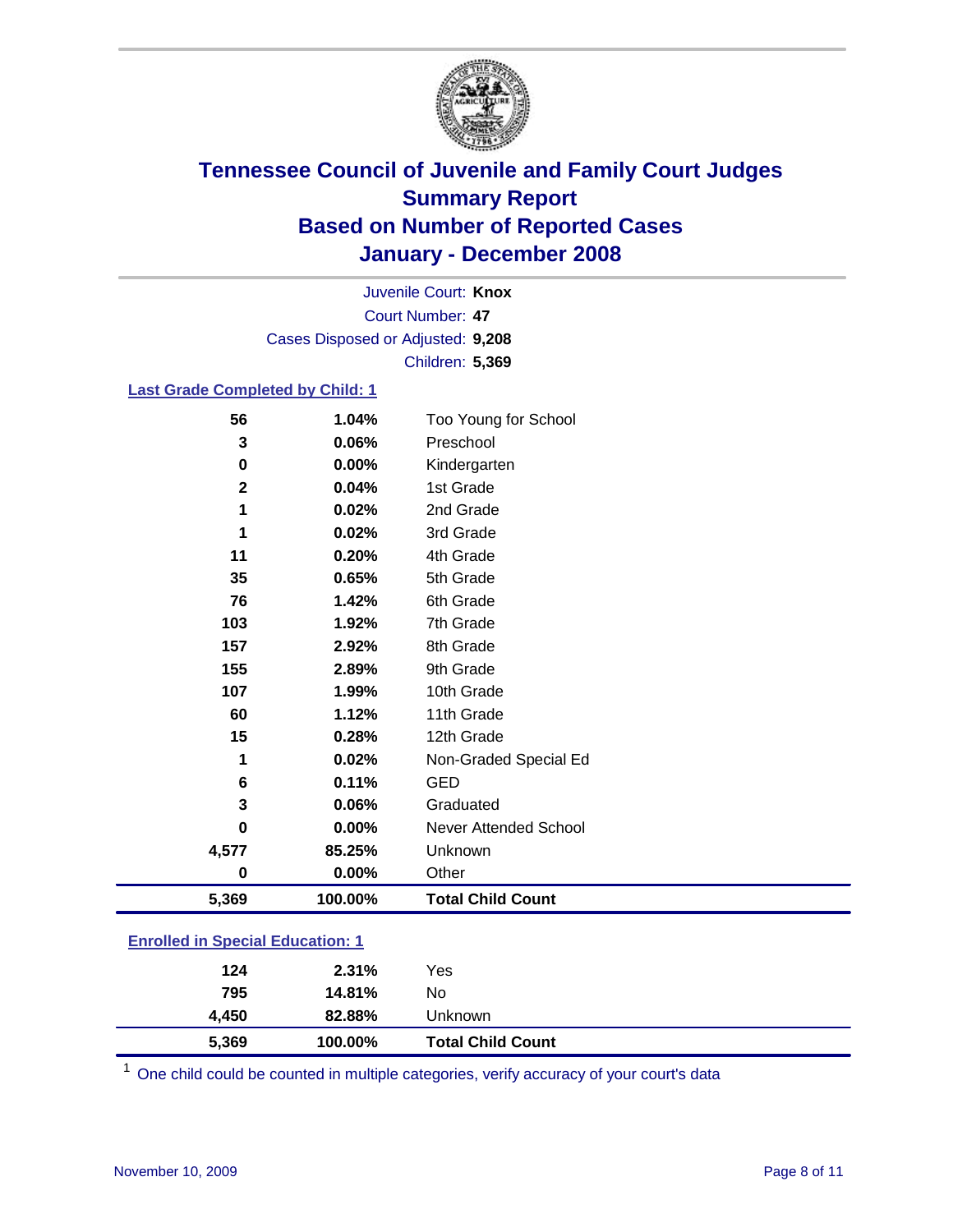

|                              | Juvenile Court: Knox              |                           |  |  |  |
|------------------------------|-----------------------------------|---------------------------|--|--|--|
|                              | Court Number: 47                  |                           |  |  |  |
|                              | Cases Disposed or Adjusted: 9,208 |                           |  |  |  |
|                              |                                   | <b>Children: 5,369</b>    |  |  |  |
| <b>Action Executed By: 1</b> |                                   |                           |  |  |  |
| 1,301                        | 11.43%                            | Judge                     |  |  |  |
| 6,152                        | 54.07%                            | Referee                   |  |  |  |
| 1,793                        | 15.76%                            | <b>YSO</b>                |  |  |  |
| 2,132                        | 18.74%                            | Other                     |  |  |  |
| 0                            | $0.00\%$                          | Unknown                   |  |  |  |
| 11,378                       | 100.00%                           | <b>Total Action Count</b> |  |  |  |

#### **Formal / Informal Actions: 1**

| 787    | 6.92%    | Dismissed                                        |
|--------|----------|--------------------------------------------------|
| 232    | 2.04%    | Retired / Nolle Prosequi                         |
| 1,019  | 8.96%    | <b>Complaint Substantiated Delinquent</b>        |
| 0      | $0.00\%$ | <b>Complaint Substantiated Status Offender</b>   |
| 1,240  | 10.90%   | <b>Complaint Substantiated Dependent/Neglect</b> |
| 0      | 0.00%    | <b>Complaint Substantiated Abused</b>            |
| 0      | 0.00%    | <b>Complaint Substantiated Mentally III</b>      |
| 3,216  | 28.27%   | Informal Adjustment                              |
| 447    | 3.93%    | <b>Pretrial Diversion</b>                        |
| 19     | 0.17%    | <b>Transfer to Adult Court Hearing</b>           |
| 0      | $0.00\%$ | Charges Cleared by Transfer to Adult Court       |
| 2,698  | 23.71%   | Special Proceeding                               |
| 0      | 0.00%    | <b>Review Concluded</b>                          |
| 126    | $1.11\%$ | Case Held Open                                   |
| 1,594  | 14.01%   | Other                                            |
| 0      | $0.00\%$ | Unknown                                          |
| 11,378 | 100.00%  | <b>Total Action Count</b>                        |

<sup>1</sup> If different than number of Referral Reasons (11378), verify accuracy of your court's data.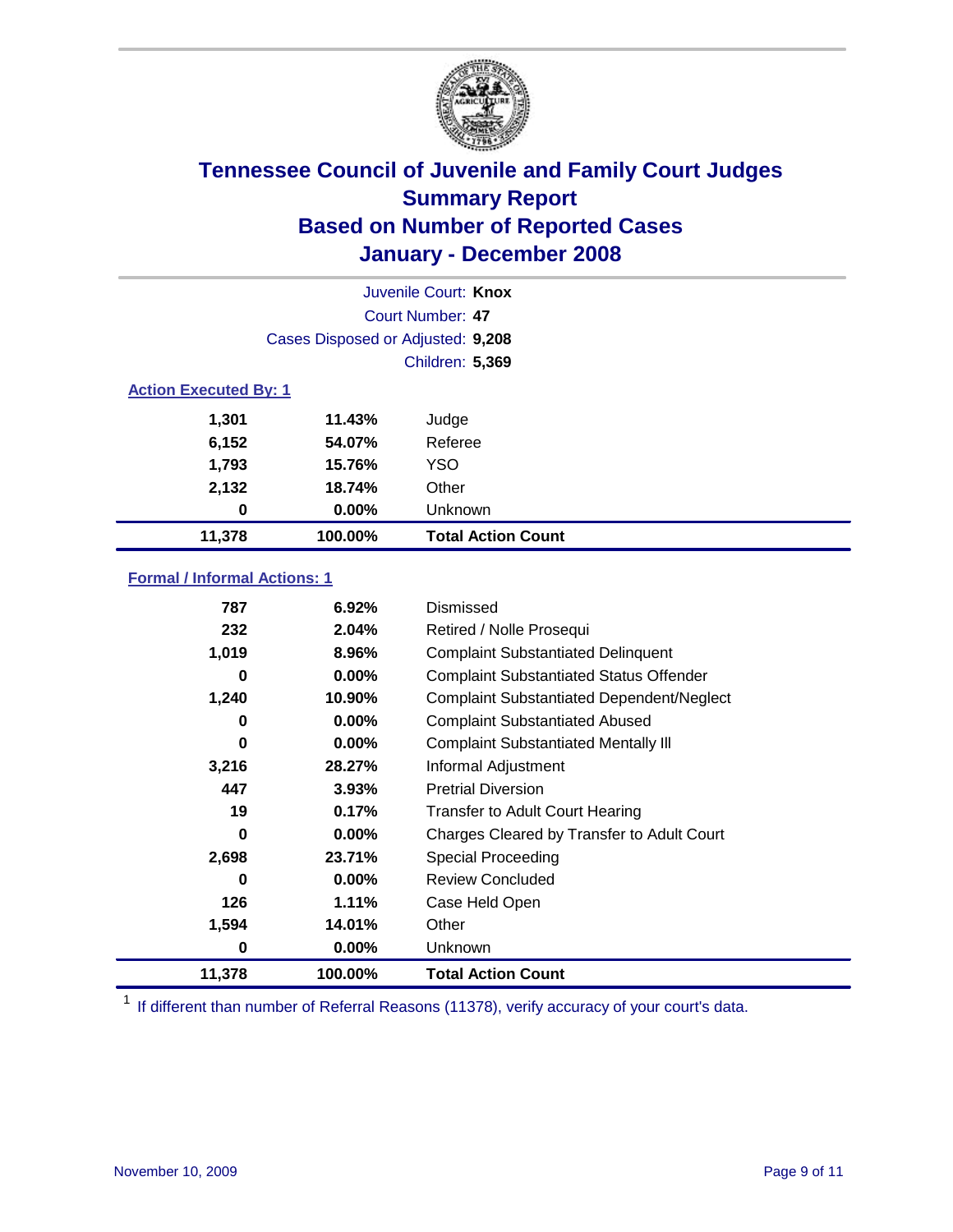

|                       |                                   | Juvenile Court: Knox                                  |
|-----------------------|-----------------------------------|-------------------------------------------------------|
|                       |                                   | <b>Court Number: 47</b>                               |
|                       | Cases Disposed or Adjusted: 9,208 |                                                       |
|                       |                                   | Children: 5,369                                       |
| <b>Case Outcomes:</b> |                                   | There can be multiple outcomes for one child or case. |
| 1,158                 | 7.32%                             | <b>Case Dismissed</b>                                 |
| 147                   | 0.93%                             | Case Retired or Nolle Prosequi                        |
| 472                   | 2.98%                             | Warned / Counseled                                    |
| 64                    | 0.40%                             | <b>Held Open For Review</b>                           |
| 535                   | 3.38%                             | Supervision / Probation to Juvenile Court             |
| 0                     | 0.00%                             | <b>Probation to Parents</b>                           |
| 186                   | 1.18%                             | Referral to Another Entity for Supervision / Service  |
| 86                    | 0.54%                             | Referred for Mental Health Counseling                 |
| 136                   | 0.86%                             | Referred for Alcohol and Drug Counseling              |
| 3                     | 0.02%                             | <b>Referred to Alternative School</b>                 |
| 0                     | 0.00%                             | Referred to Private Child Agency                      |
| 545                   | 3.44%                             | Referred to Defensive Driving School                  |
| 196                   | 1.24%                             | Referred to Alcohol Safety School                     |
| 192                   | 1.21%                             | Referred to Juvenile Court Education-Based Program    |
| 13                    | 0.08%                             | Driver's License Held Informally                      |
| 0                     | 0.00%                             | <b>Voluntary Placement with DMHMR</b>                 |
| 0                     | 0.00%                             | <b>Private Mental Health Placement</b>                |
| 0                     | 0.00%                             | <b>Private MR Placement</b>                           |
| 144                   | 0.91%                             | Placement with City/County Agency/Facility            |
| $\mathbf 2$           | 0.01%                             | Placement with Relative / Other Individual            |
| 588                   | 3.72%                             | Fine                                                  |
| 655                   | 4.14%                             | <b>Public Service</b>                                 |
| 130                   | 0.82%                             | Restitution                                           |
| 138                   | 0.87%                             | <b>Runaway Returned</b>                               |
| 422                   | 2.67%                             | No Contact Order                                      |
| 208                   | 1.31%                             | Injunction Other than No Contact Order                |
| 233                   | 1.47%                             | <b>House Arrest</b>                                   |
| 218                   | 1.38%                             | <b>Court Defined Curfew</b>                           |
| 278                   | 1.76%                             | Dismissed from Informal Adjustment                    |
| 683                   | 4.32%                             | <b>Dismissed from Pretrial Diversion</b>              |
| $\mathbf 0$           | 0.00%                             | <b>Released from Probation</b>                        |
| 10                    | 0.06%                             | <b>Transferred to Adult Court</b>                     |
| 0                     | $0.00\%$                          | <b>DMHMR Involuntary Commitment</b>                   |